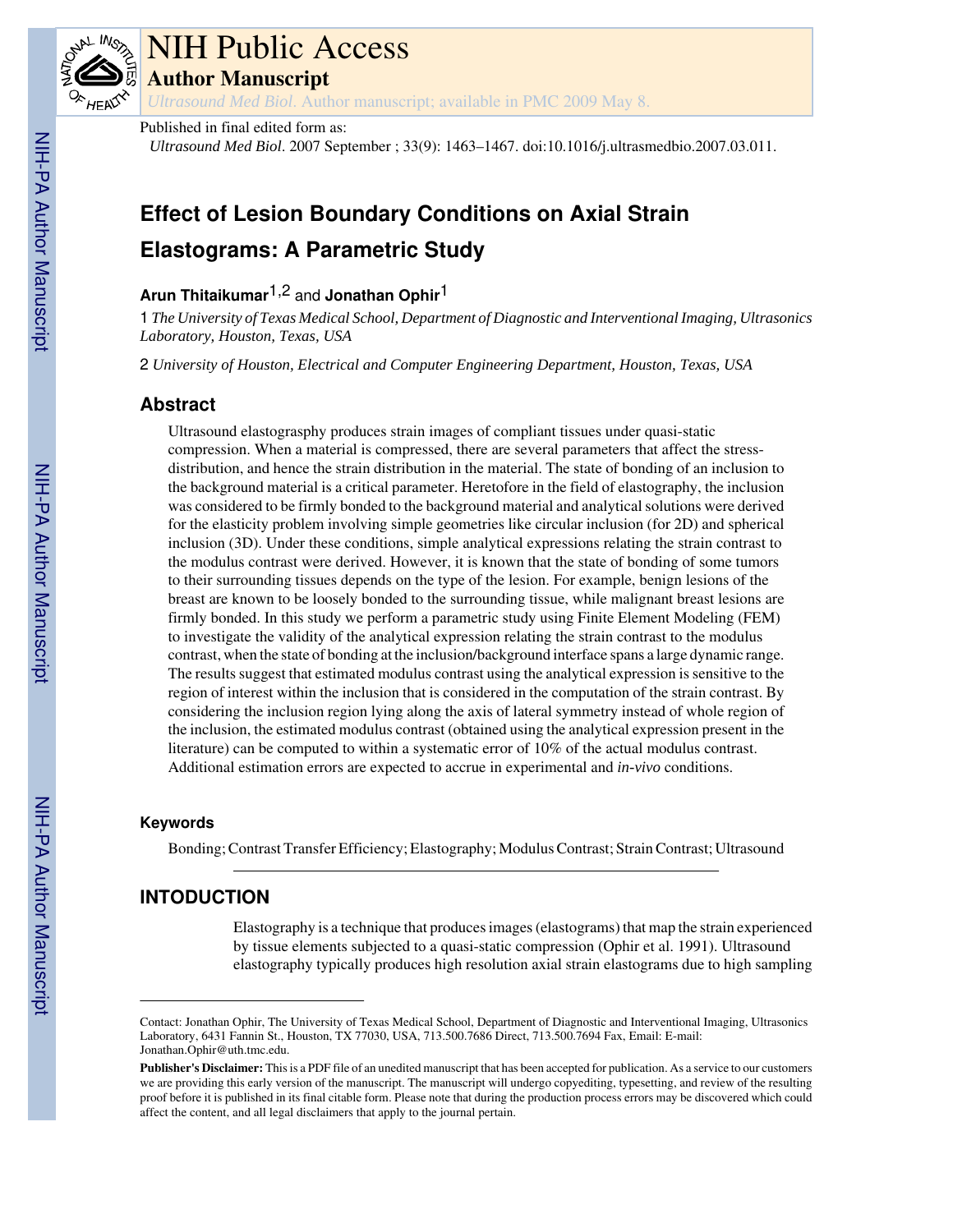possible in that direction and the ability to use the ultrasound transducer as a tissue compression device. It has been recently shown that modulus contrast approximates the inverse of strain contrast under certain conditions (Srinivasan et al. 2004). This relationship justifies the use of an inverse strain image as a first approximation for a modulus image under certain conditions.

Prior literature reports have investigated the relationship between the strain contrast and the modulus contrast (Ponnekanti et al. 1995; Kallel et al. 1996; Bilgen and Insana 1998). Ponnekanti et al. (1995) described this relationship in terms of contrast transfer efficiency (CTE), defined as the ratio of estimated modulus contrast from elastogram (as inverse of strain contrast) to actual modulus contrast. Later, Kallel et al. (1996) reported an analytic study (2D) on the fundamental limitations on the CTE in elastography. They reported a closed form expression to estimate the modulus contrast from the observed strain contrast viz.

$$
\frac{1}{C_s} = \left[ \frac{(1-2\nu)}{C_m + (1-2\nu)} + \frac{2}{1 + C_m(3-4\nu)} \right]
$$
\n(1)

Where,  $C_s$  is the strain contrast,  $C_m$  is the corresponding Young's modulus contrast, and v is the Poisson's ratio of both the inclusion and background. For incompressible materials ( $\nu$  = 0.5), eqn (1) reduces to

$$
\frac{1}{C_s} = \frac{2}{1 + C_m} \tag{2}
$$

Bilgen and Insana (1998) reported a similar study, but for a 3D situation. In all these studies it was assumed that the inclusion was firmly bonded to the background material. However, this assumption may not always hold. In fact, in the case of breast tumors, the literature suggests the existence of differences in the way that benign tumors and malignant tumors are bonded to the surrounding tissues (Chen et al. 1995). Breast fibroadenomas are loosely bonded to their surrounding tissue and possess strong mobility and slip upon palpation (Fry 1954). Breast carcinomas are thought to be firmly bonded to the background due to the formation of stellate boundaries, whereas fibroadenomas are thought to be loosely bonded to the background due to their smooth boundaries (Fry 1959; Chen et al. 1995; Garra et al. 1997; Bamber et al. 1988; Ueno et al. 1988). The nature of the bonding of the lesion to the background has been related to differences in lesion mobility (Bamber et al. 1988; Ueno et al. 1988; Konofagou et al. 2000).

In a recent report (Thitaikumar et al. 2006), we recognized the need to obtain an estimate of the modulus contrast for an inclusion that is loosely bonded to the inclusion. The analytic expression derived in Kallel et al. (1996) and presented in eqn (2) seemed attractive due to its simple form. This expression allows estimating the modulus contrast using the strain contrast measured from axial elastograms. However, as mentioned earlier it was derived under the assumption that the inclusion was firmly bonded to the surrounding. Therefore, the present objective was to study the validity of this expression when the assumption of firm bonding at the inclusion/background interface does not strictly hold. This was investigated using Finite Element Modeling (FEM) based parametric study by changing one model parameter at a time, as explained in the following section.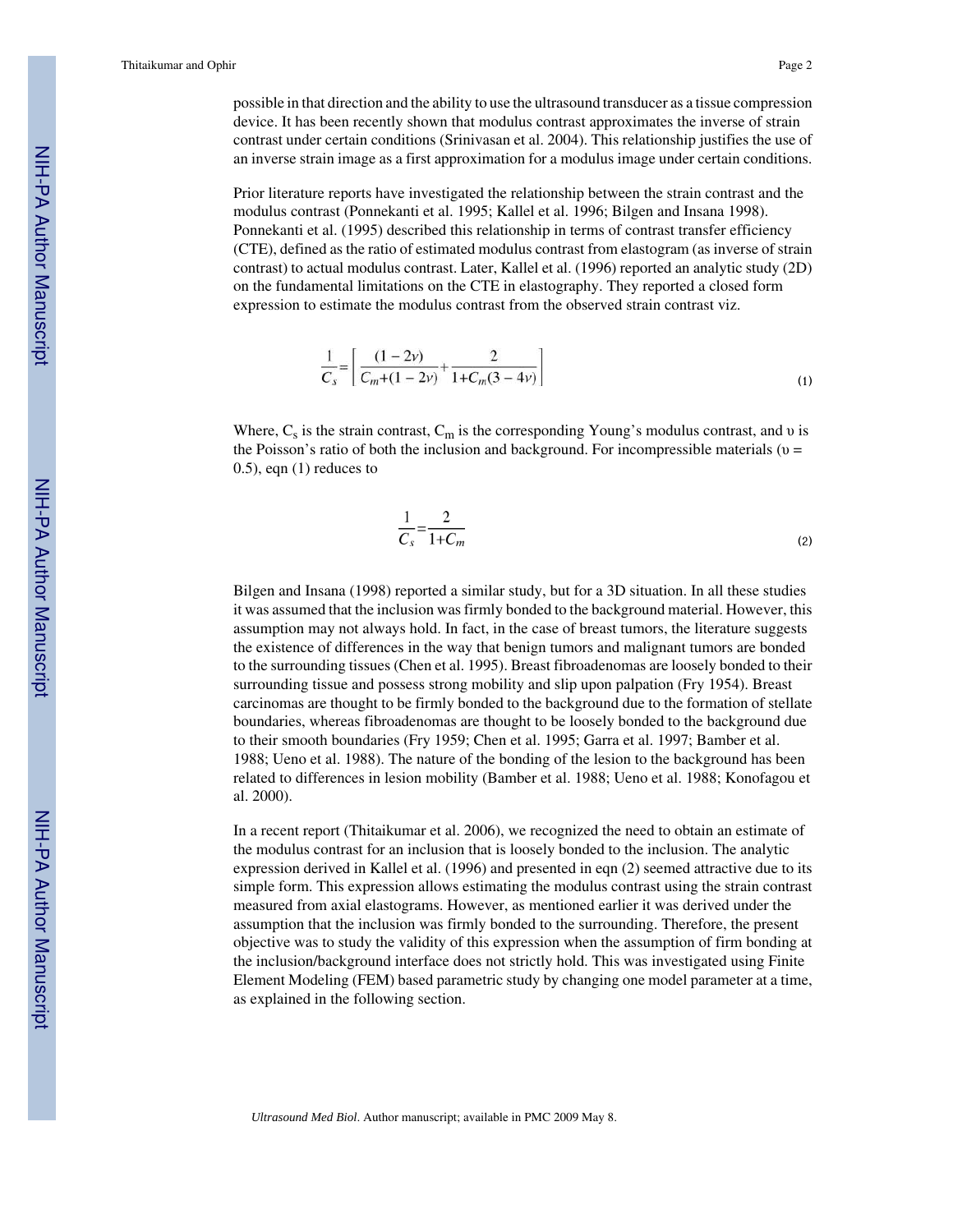# **METHODS**

In this study, we have modeled the tissue region as a plane-strain problem with a circular inclusion appearing in the center of a square region of interest. This can be thought of as a cross-section perpendicular to the axis of a cylindrical inclusion at the center of a cube. The assumptions for the material properties and boundary conditions are taken from the literature (Fung 1993) and are 1. the inclusion and background are incompressible elastic materials (Poisson's ratio ~0.495); and 2. slip boundary conditions exist at the bottom of the cube.

The elastographic strain images depend on tissue mechanical properties (such as modulus and Poisson's ratio) and other controlling factors (such as geometry, interfacial bonding conditions, modulus contrast, applied strain and the external boundary conditions). In this work, we compare the estimated modulus contrast (derived from the strain contrast in the axial strain elastogram and from eqn (2)) and the true modulus contrast for a circular inclusion with varying degrees of inclusion/background bonding. The influence of other controlling factors, like the applied axial strain and the inclusion-background modulus contrast on eqn (2) was also studied when the inclusion was loosely bonded.

In order to study the influence of the applied axial strain, a  $40 \text{ mm} \times 40 \text{ mm}$  phantom with a circular inclusion at the center was generated using the finite element analysis software ANSYS® (Ansys Inc, Canonsburg, PA, USA) running on a windows-based personal computer. The inclusion was twice stiffer than the background and had a diameter of 10 mm. To model a loosely bonded inclusion, we used what is known as *contact elements*. These elements have no physical dimension but have an attribute called the *coefficient of friction*. The coefficient of friction for the contact elements can be varied from 0 (completely de-bonded) to 1. For this study, we used a representative case of a loosely bonded inclusion, modeled with a friction coefficient of 0.01. The phantom was meshed with quadrilateral elements of 8 nodes, 4 nodes at the corners of the quadrilateral and 1 more node at the mid-point of each side. These elements are preferred for plane strain problems (Yound and Budynas 2002, pp-76). The finite element phantom was subjected to axial compression ranging from 0.5% to 5%.

In order to study the influence of modulus contrast, five different software phantoms were constructed. The modulus contrasts between the inclusion and the background were 2, 3, 5, 7 and 10. Here again, we used a representative case of loosely bonded inclusion, modeled with a friction coefficient of 0.01. Each of these phantoms was subjected to an axial compressive strain of 1%. Note that similar studies for the case of firmly bonded inclusion have been reported previously in Ponnekanti et al. (1995) and Kallel et al. (1996).

To study the effect of the degree of bonding, seven phantoms with loosely bonded inclusion were generated, each with a different coefficient of friction. The values for the coefficient of friction ranged from 0.01 to 1. In addition, an eighth phantom with a firmly bonded inclusion was also generated. Note that a firmly bonded inclusion was built in FEM without the use of contact elements. However, one can intuitively think of a firmly bonded inclusion as having infinite coefficient of friction at the inclusion-background interface, if contact elements are used. As shown later in the results section, for a coefficient of friction value of 1 the stress transfer (and hence strains) from background to inclusion tracks that of a firmly bonded inclusion. The inclusions in all of these cases were twice stiffer than the background. Each of the eight phantoms was subjected to an axial compressive strain of 1%.

In order to estimate the modulus contrast using eqn (2), we need to estimate the strain contrast first. The strain contrast can be estimated as the ratio of strain in the background to strain in the target. From the axial elastograms we select two regions of interest (ROI), one from the background and the other from the inclusion. The ROI from the background was selected as a square box of pixels of  $8 \text{ mm} \times 8 \text{ mm}$  size and  $5 \text{ mm}$  from the top left corner of the phantom

*Ultrasound Med Biol*. Author manuscript; available in PMC 2009 May 8.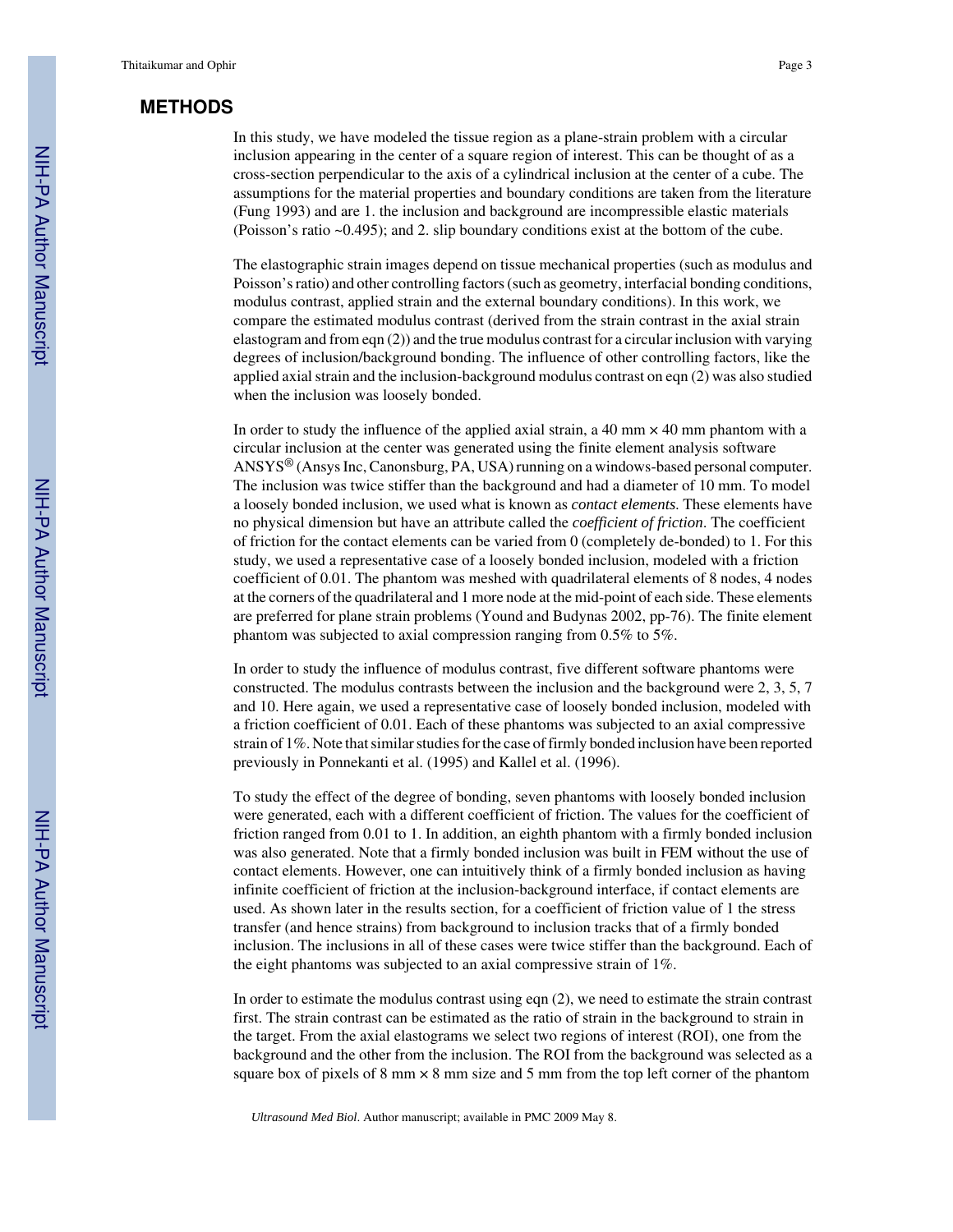(shown as dashed-white box in figure 1). This region was selected to reduce the effects of strain concentration around the inclusion (Timoshenko and Goodier 1970). It is known that the axial strain distribution inside the inclusion is uniformly distributed only for the case of firmly bonded inclusion (Ru 1998;Sudak et al. 1999). Therefore, we considered two separate ROIs from the inclusion to see which one affected the modulus contrast estimation the least. These ROIs are given below,

- **1.** The whole area of the inclusion (ROI 1)
- **2.** The inclusion region lying along the axis of lateral symmetry (ROI 2)

The mean strain values in the ROIs from the background and the inclusion were used to

compute the observed strain contrast  $(C_s)$  as  $\overline{S_i}$ , where  $S_b$  and  $S_i$  are the mean strain values in the ROIs from background and the inclusion, respectively. The modulus contrast was estimated using eqn 2. Figure 1 shows the axial strain image for the case of a firmly bonded and loosely bonded inclusion. It also illustrates the ROI considered for the background (dashed-white box) and the ROI 2 (dashed- white line). The effect of each of the parameters is discussed separately in the results section below.

# **RESULTS**

#### **Applied axial strain**

Figure 2 shows a plot of estimated modulus contrast as a function of applied axial strain. As can be seen from the figure, the estimated modulus contrast is dependent on the way we choose the ROI to compute the strain contrast. Clearly, the estimated modulus contrast when ROI 2 is considered (i.e., the inclusion region lying along the axis of lateral symmetry) is closer to the actual modulus contrast value of 2 compared to when ROI 1 is used. The estimated modulus contrast remains essentially constant with applied axial strain. This is not surprising because the strain contrast (and hence the estimated modulus contrast) is determined only by the inherent modulus contrast at any applied strain in the FEM.

#### **Modulus contrast**

Figure 3 shows a plot of the estimated modulus contrast as a function of actual modulus contrast when the inclusion was loosely bonded to the background with a coefficient of friction value of 0.01. Here again, notice that the estimated modulus contrast is sensitive to the ROI chosen. As in the case of the applied axial strain, the estimated modulus contrast is close to the actual modulus contrast when using ROI 2.

#### **Coefficient of friction**

So far we have considered only a representative case of loosely bonded inclusion. It is of interest to see how different degrees of bonding affect the modulus estimation using eqn 2. Figure 4 shows the plot of estimated modulus contrast as a function of the coefficient of friction. The coefficient of friction studied ranges from a value of 0.01 to firmly bonded case. Observe that the x-axis (axis with the coefficient of friction values) is not continuous. As mentioned earlier, the firmly bonded inclusion can be thought to have an infinite coefficient of friction. It can be seen that as the coefficient of friction increases, the estimated modulus contrast approaches the actual modulus contrast and is slightly overestimated in the case of firmly bonded case. The slight overestimation may be due to FE computation. However, notice that when we choose the ROI appropriately, the estimated modulus contrast is within 10% of the actual modulus contrast (in this example it is in the range of  $2 \pm 0.2$ ). Also, when the inclusion is loosely bonded, the strain distribution inside the inclusion is not uniform (Ru 1998;Sudak et al. 1999) and the stiff inclusion experiences minimal strain at the lateral edges (see figure 1b). Therefore, the

*Ultrasound Med Biol*. Author manuscript; available in PMC 2009 May 8.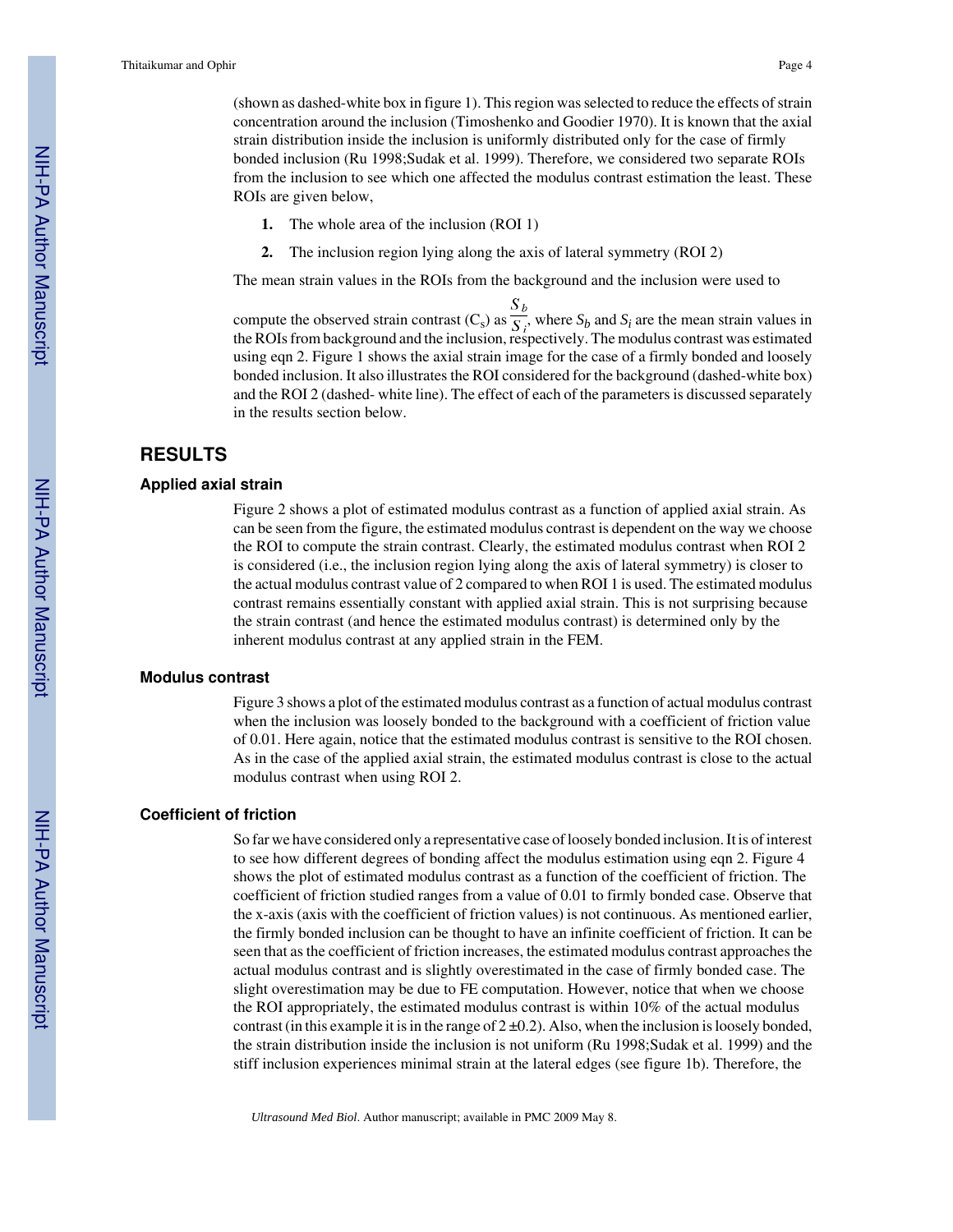strain contrast (and hence the estimated modulus contrast) is overestimated when ROI 1 is considered.

# **DISCUSSION AND CONCLUSIONS**

In the field of elastography, one of the assumptions commonly made is that an inclusion is firmly bonded to the background material. Apart from FEM and experimental studies, analytic expressions have also been derived for the elasticity problem (Ponnekanti et al. 1995; Kallel et al. 1996; Bilgen and Insana 1998; Kallel et al. 2001). The analytical expression relating the observed strain contrast and the modulus contrast was later verified experimentally using gelatin-based phantoms (Kallel et al. 2001). As mentioned earlier, the objective of the present study is to investigate the validity the above mentioned analytic expression (eqn. 2), when the assumption on inclusion/background firm bonding does not hold.

We have found that the choice of ROI within the inclusion plays an important role in determining how close we can estimate the modulus contrast to the actual modulus contrast using eqn (2). We have shown that by considering the ROI to be a portion of the inclusion lying along the axis of lateral symmetry, one can estimate modulus contrast to within 10% of the actual modulus contrast. This was the case over a range of degree of bonding considered, and at a modulus contrast of two (figure 4). However, from figure 3 we observe that the estimated modulus contrast is close to the actual modulus contrast over the range of values modulus contrasts shown  $(2-10)$ . Therefore, we conclude that the analytic expression shown in eqn (2) can be used to get a first approximation on the modulus contrast from observed strain contrast in axial elastogram even when the inclusion is loosely bonded to the surrounding. It must be noted that the 10% error figure reported in this paper is an irreducible systematic or accuracy error. Additional estimation errors would be expected to accrue in experimental or *in vivo* conditions, which would be reducible by averaging several independent realizations. By comparison, the error in the estimated modulus contrast can be up to 30% of the actual modulus contrast if ROI 1 (the whole lesion) is considered. For the example shown in figure 4, the estimated modulus contrast is 2.7 compared to an actual modulus contrast of 2, when the inclusion is loosely bonded (at a coefficient of friction value of 0.01). It must be realized that a limitation of this technique is that ROI 2 may not have enough pixels to obtain a stable mean value of the strain estimates. However, improvements in Signal-to-Noise Ratio and large inclusion sizes may facilitate the computation of ROI 2 with less difficulty due to a reduction in the variance of the estimates.

### **Acknowledgements**

This work was supported in part by NIH program project grant P01-EB02105–12 awarded to the University of Texas Medical School at Houston. The author was also supported in part by the electrical and computer engineering department, University of Houston through a teaching assistantship. The authors would like to thank the anonymous reviewers for their inputs.

### **References**

- Bamber JC, De Gonzalez L, Cosgrove DO, Simmons P, Davey J, McKinna JA. Quantitative evaluation of real-time ultrasound features of the breast. Ultrasoud Med Biol 1988;14 (1):81–87.
- Bilgen M, Insana MF. Elastostatics of a spherical inclusion in homogeneous biological media. Phys Med Biol 1998;43:1–20. [PubMed: 9483620]
- Chen EJ, Adler RS, Carson PL, Jenkins WK, O'Brien WD Jr. Ultrasound tissue displacement imaging with application to breast cancer. Ultrasound Med Biol 1995;21(9):1153–62. [PubMed: 8849830]
- Fry KE. Benign Lesions of the Breast. CA Cancer J Clin 1954;4:160–1.

Fung, YC. Biomechanics-Mechanical properties of living tissues. New York: Springer- Verlag; 1993.

*Ultrasound Med Biol*. Author manuscript; available in PMC 2009 May 8.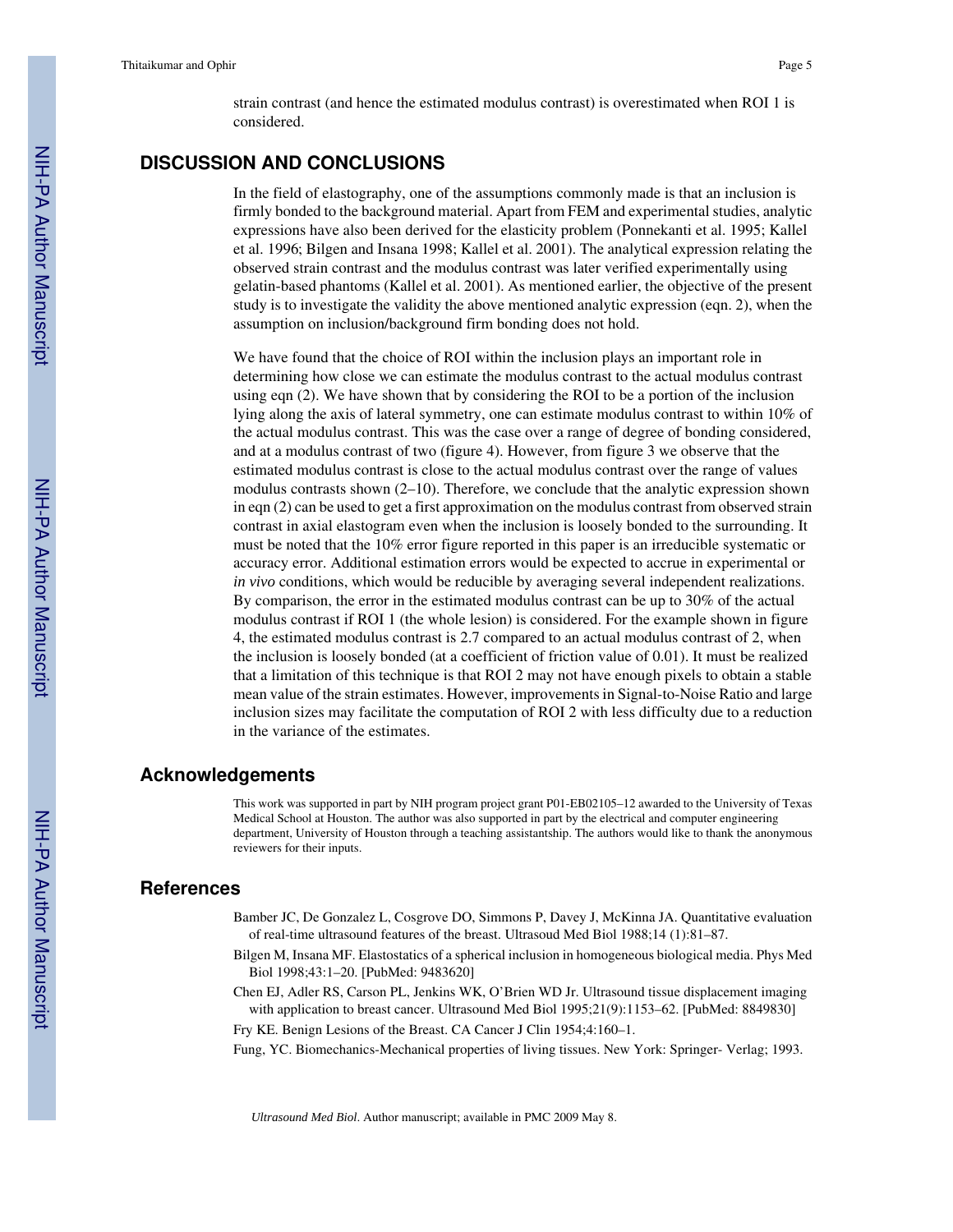Thitaikumar and Ophir Page 6

- Garra BS, Céspedes I, Ophir J, Spratt RS, Zuurbier RA, Magnant CM, Pennanen MF. Elastography of breast lesions: initial clinical results. Radiology 1997;202:79–86. [PubMed: 8988195]
- Kallel F, Bertrand M, Ophir J. Fundamental limitations on the contrast-transfer efficiency in elastography: An analytic study. Ultrasound Med Biol 1996;22 (4):463–70. [PubMed: 8795173]
- Kallel F, Prihoda CD, Ophir J. Contrast-transfer efficiency for continuously varying tissue moduli: simulation and phantom validation. Ultrasound Med Biol 2001;27(8):1115–25. [PubMed: 11527598]
- Konofagou EE, Harrigan T, Ophir J. Shear strain estimation and lesion mobility assessment in elastography. Ultrasonics 2000;38:400–4. [PubMed: 10829696]
- Ophir J, Céspedes I, Ponnekanti H, Yazdi Y, Li X. Elastography: a method for imaging the elasticity of biological tissues. Ultrasonic Imaging 1991;13(2):111–34. [PubMed: 1858217]
- Ponnekanti H, Ophir J, Huang Y, Céspedes I. Fundamental mechanical limitations on the visualization of elasticity contrast in elastography. Ultrasound Med Biol 1995;21(4):533–43. [PubMed: 7571146]
- Ru CQ. A Circular Inclusion with Circumferentially Inhomogeneous Sliding Interface in Plane Elastostatics. Trans of the ASME 1998;65:30–8.
- Srinivasan S, Krouskop T, Ophir J. Comparing elastographic strain images with modulus images obtained using nanoindentation: preliminary results using phantoms and tissue samples. Ultrasound Med Biol 2004;30(3):329–43. [PubMed: 15063515]
- Sudak LJ, Ru CQ, Schiavone P, Mioduchowski A. A Circular Inclusion with Inhomogeneously Imperfect Interface in Plane Elasticity. Journal of Elasticity 1999;55:19–41.
- Thitaikumar, A.; Ophir, J.; Krouskop, TA.; Garra, BS. Interface bonding strength in axial-shear strain elastography: A preliminary simulation study. Proceedings of the Fifth International Conference on Ultrasonic Measurement and Imaging of Tissue Elasticity; 2006. p. 54

Timoshenko, SP.; Goodier, JN. Theory of Elasticity. New York: McGraw-Hill; 1970. p. p-92

- Ueno E, Tohno E, Soeda S, Asaoka Y, Itoh K, Bamber JC, Blaszczyk M, Davey J, McKinna JA. Dynamic tests in real-time breast echography. Ultrasound Med Biol 1988;14(1):53–57. [PubMed: 3055603]
- Yound, WC.; Budynas, RG. Roark's Formulas for Stress and Strain. New York: McGraw-Hill; 2002. p. p-76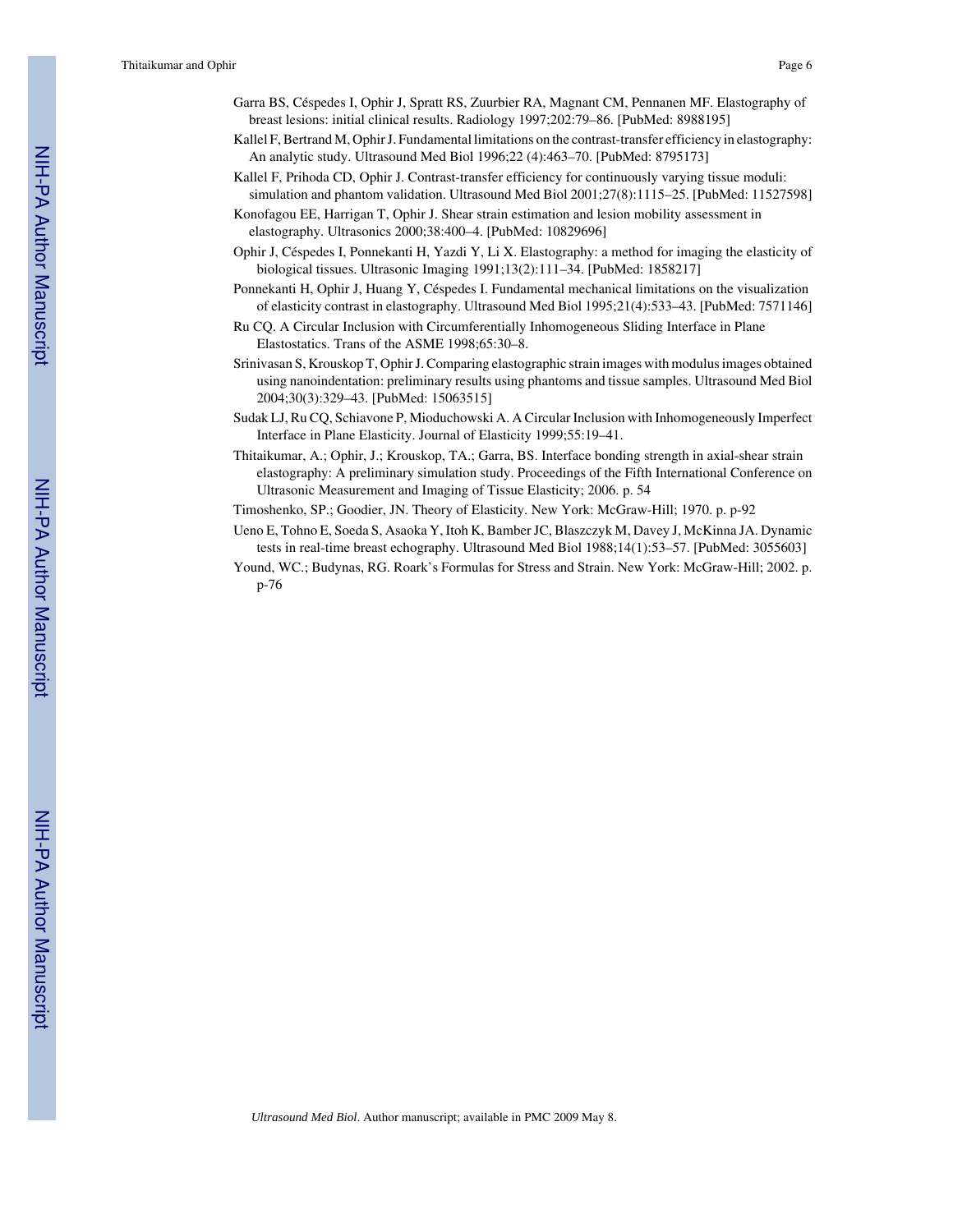

# **Figure 1.**

Axial strain images from FEM of firmly bonded (left) and loosely bonded (right) inclusion. The loosely bonded inclusion was modeled with a friction coefficient of 0.01. The inclusion was twice stiffer than the background and the applied axial strain was 1%. Observe that the axial strain distribution within the inclusion is not uniform in the case of the loosely bonded inclusion. The dashed-white box is the ROI considered from the background and dashed-white line represents the ROI 2.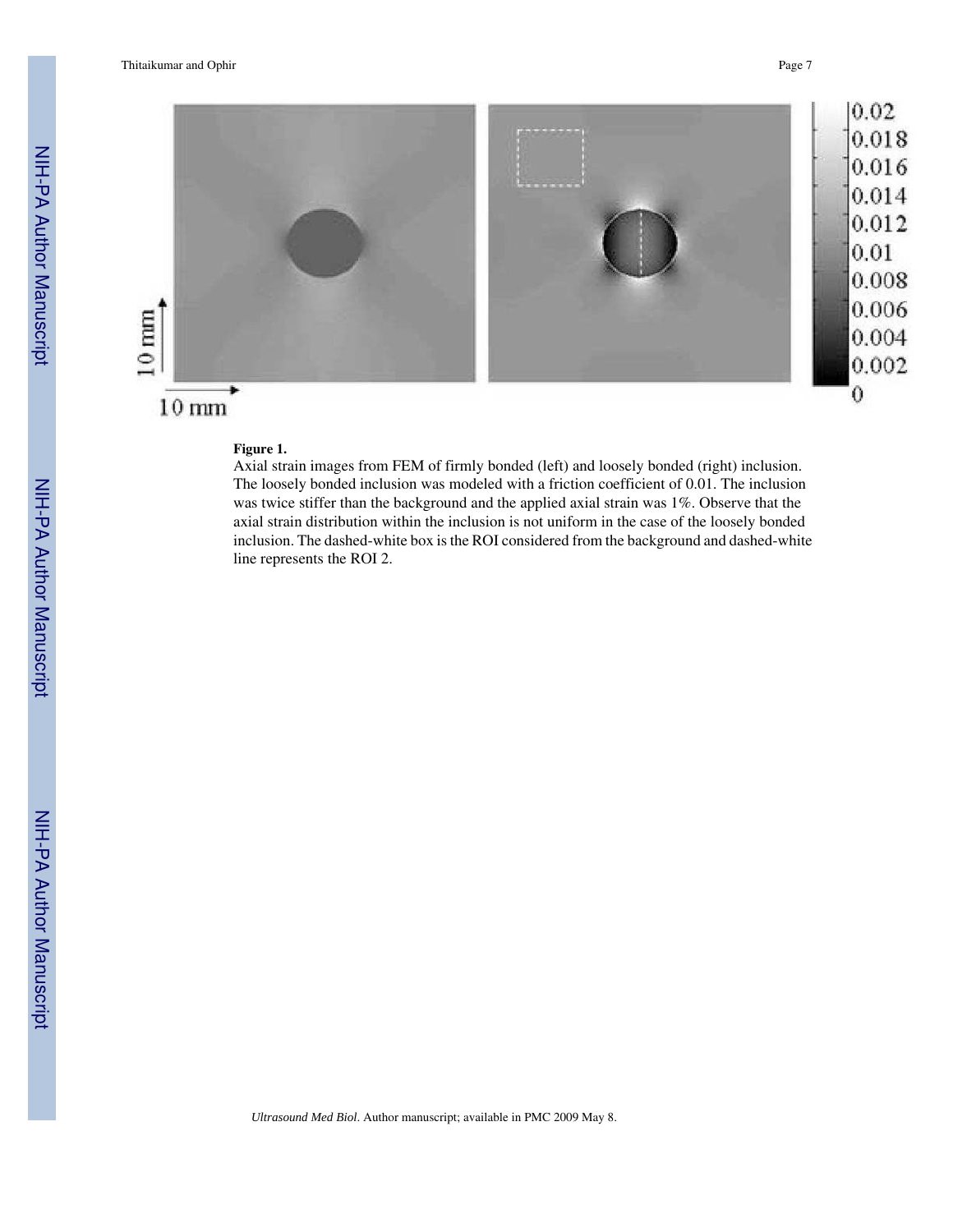

#### **Figure 2.**

This plot shows the estimated modulus contrast as a function of the applied axial strain. Observe that the estimated modulus contrast is close to the actual modulus contrast of 2 when ROI 2 is used to compute the strain contrast.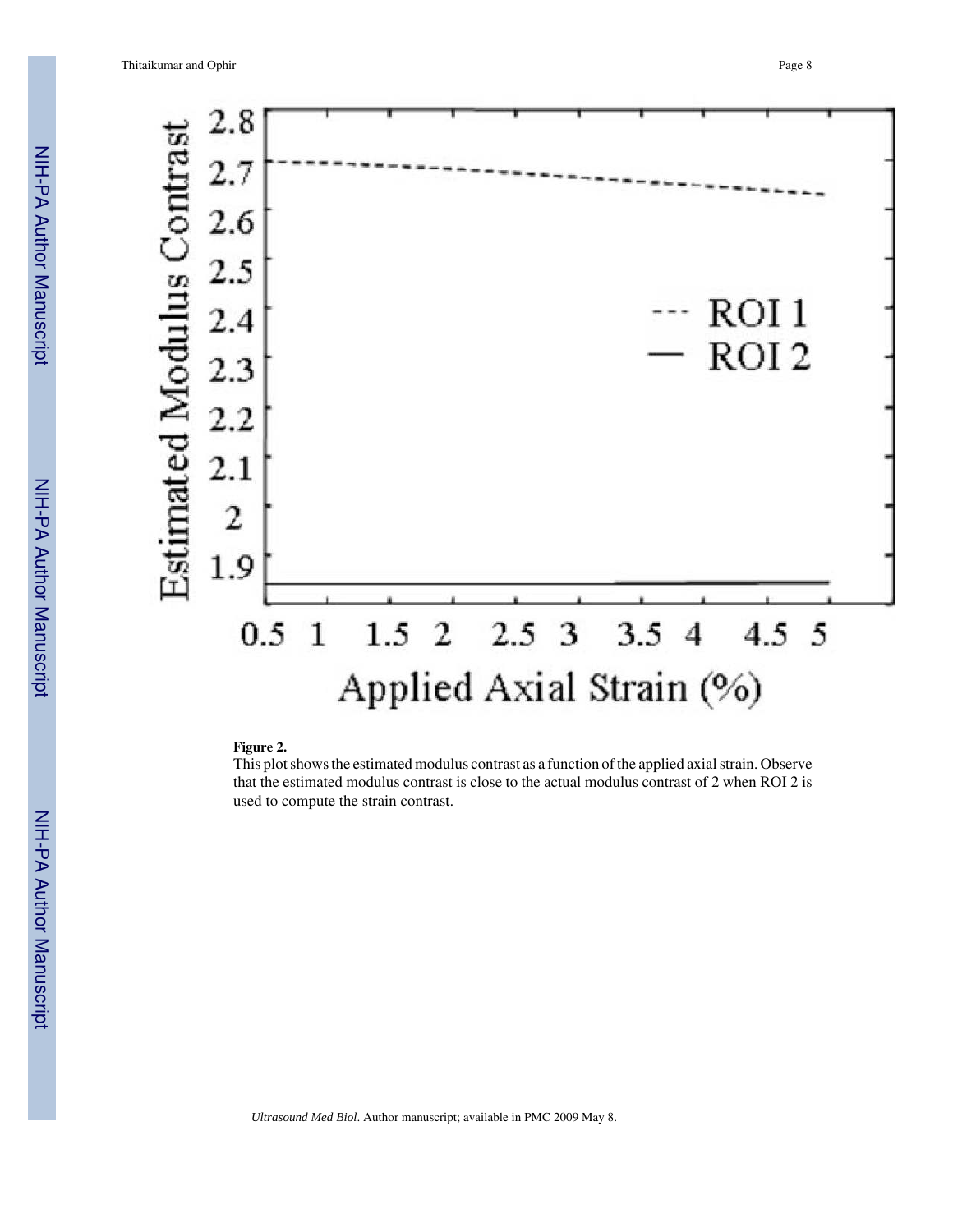

#### **Figure 3.**

This plot shows the estimated modulus contrast as a function of the actual modulus contrast. The modulus contrast was estimated from the observed strain contrast using eqn. 2. Observe that the estimated modulus contrast is close to the actual modulus contrast when ROI 2 is used to compute the strain contrast. The inclusion was loosely bonded to the background with a coefficient of friction value corresponding to 0.01.